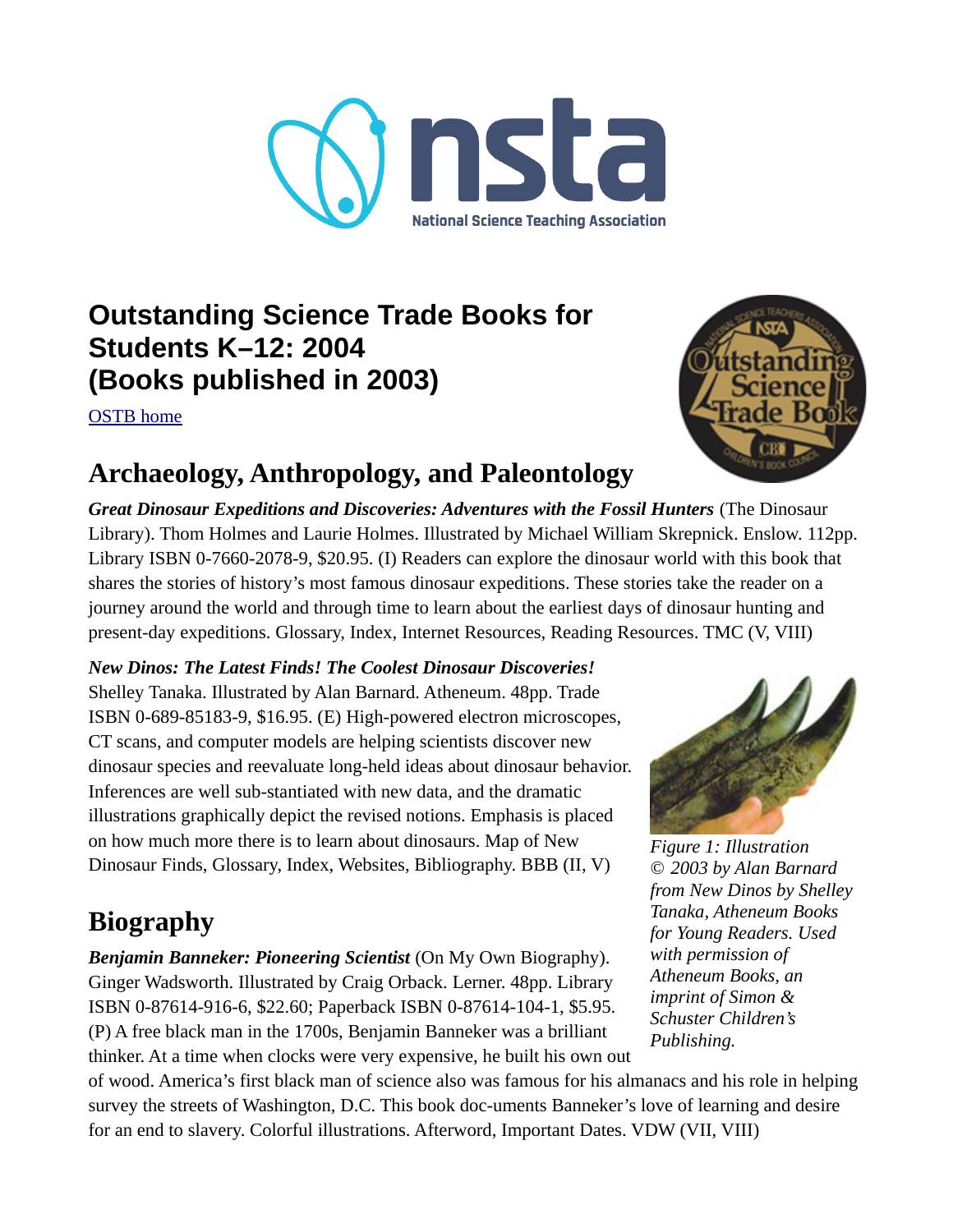*Darwin and Evolution for Kids: His Life and Ideas with 21 Activities*. Kristan Lawson. Illustrated with prints and photographs. Chicago Review. 160pp. Paperback ISBN 1-55652-502-8, \$16.95. (I) This very readable and interesting biography discusses the life, experiences, and discoveries of Charles Darwin. The reader shares the struggles and successes that led to his development of the theory of evolution. Good illustrations enhance the text, and the book contains 21 activities to model Darwin's ideas. Author's Note, Timeline, Glossary, Resources, Selected Bibliography, Further Reading, Index. DTC (VIII, I, IV)

*Dr. Charles Drew: Blood Bank Innovator* (African-American Biographies). Anne Schraff. Illustrated with photographs. Enslow. 112pp. Library ISBN 0-7660-2117-3, \$20.95. (A) Millions of people owe their lives to Dr. Charles Drew and his pioneering research on blood plasma. He developed a system of blood transfusions and the first blood-storage system. Drew was a champion of civil rights and a teacher of other black doctors. He accomplished all of this at a time when black doctors were not allowed to treat white patients. Chronology, Chapter Notes, Further Reading, Internet Addresses, Index. LEO (VIII, VII, IV)

*First to Fly: How Wilbur and Orville Wright Invented the Airplane. Peter Busby. Illustrated by* David Craig. Crown. 32pp. Trade ISBN 0-375-81287-3, \$19.95; Library ISBN 0-375-91287-8, \$21.99. (E) From their introduction to flight via a flying toy bought by their father, Orville and Wilbur Wright were destined for a place in history as the first to fly a powered heavier-than-air craft. This biography features side notes, photographs, and colorful illustrations that bring the Wright brothers and their work to life. Bibliography, Glossary, Index. DAG (VIII, II)

*Into the Woods: John James Audubon Lives His Dream*. Robert Burleigh. Illustrated by Wendell Minor. Atheneum. 40pp. Trade ISBN 0-689-83040-8, \$16.95. (E) The passion John James Audubon felt for the world of nature is obvious in this inspiring biography, which is a lyrical combination of poetry and excerpts from Audubon's journal entries. More than just a life story, the reader views the natural world through Audubon's eyes and gains a greater appreciation for the man as a naturalist and artist. LSG (VIII, VII, IV)

*The Man Who Made Time Travel*. Kathryn Lasky. Illustrated by Kevin Hawkes. Farrar, Straus and Giroux. 48pp. Trade ISBN 0-374-34788-3, \$17. (E) In this fascinating, inspirational book, author Kathryn Lasky brilliantly retells the story of John Harrison, an eighteenth-century carpenter who spent his life designing a timepiece to be used by sailors. Harrison's quest to win the Longitude Prize covered 35 years and five prototypes. Other than stating that the Moon traces a path across the sky every night, the facts in the book are accurate. Full-color paintings capture the spirit of this unforgettable story. Author's Note, Bibliography, Illustration Notes. VDW (VII, VIII, II)

*Niels Bohr: Physicist and Humanitarian* (Great Minds of Science). Naomi Pasachoff. Illustrated with photographs. Enslow. 128pp. Library ISBN 0-7660-1997-7, \$20.95. (A) This book will captivate any student with an interest in physics or the history of science. Written to highlight a mix of Bohr's scientific accomplishments and humanitarian efforts, this book gives the reader an appreciation of a great man. You don't have to be a physics teacher or a biography lover to enjoy this book! (This is a great choice to accompany the play *Copenhagen*.) Acknowledgements, Bibliography, Glossary, Index, Further Reading, Internet Addresses. DW (VIII, VII, II)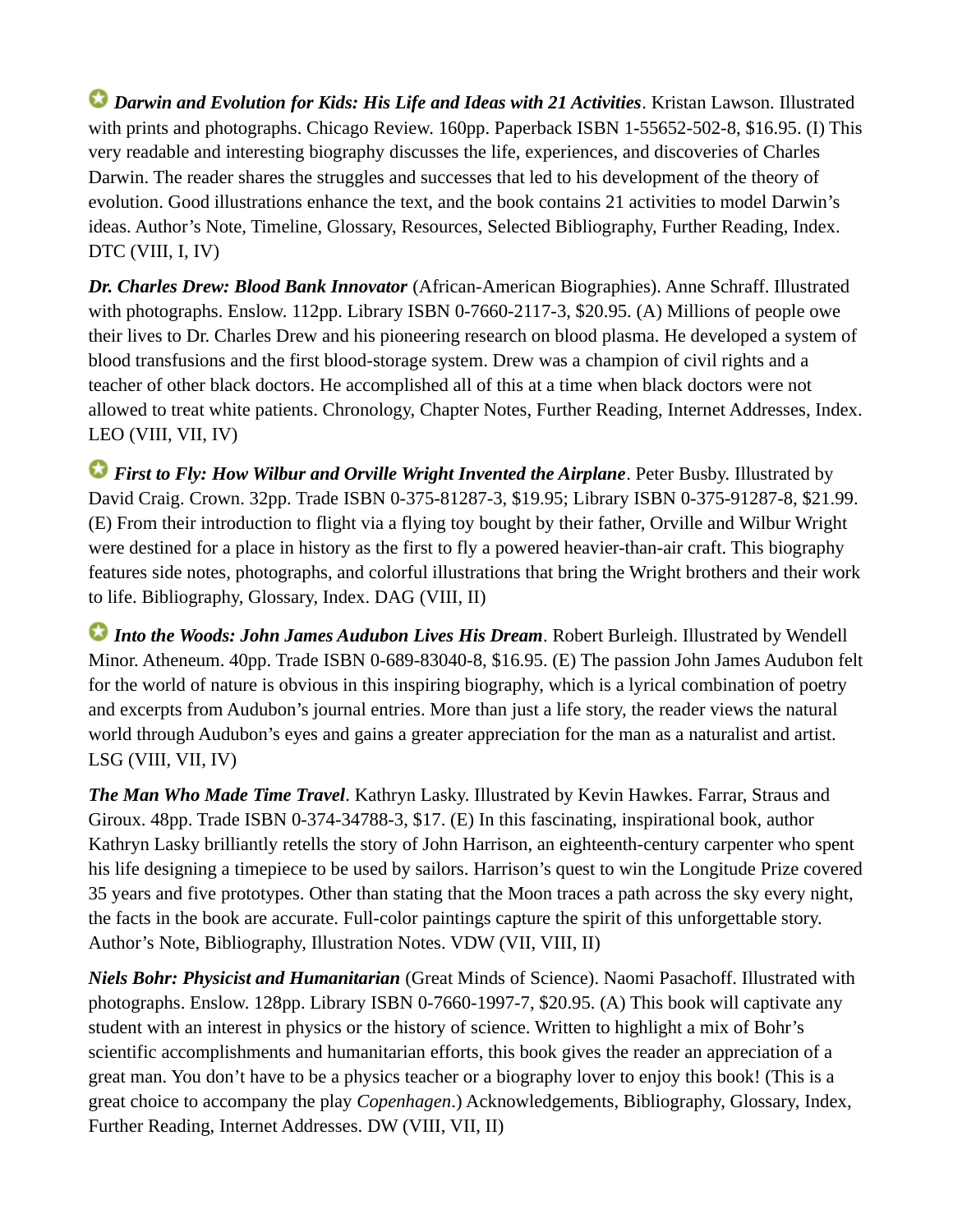*Rachel: The Story of Rachel Carson*. Amy Ehrlich. Illustrated by Wendell Minor. Silver Whistle. 32pp. Trade ISBN 0-15-216227-5, \$16. (E) As a bright and curious child, a student at Woods Hole Marine Biology Laboratory, an ocean explorer, a collector of specimens, and author of the famous Silent Spring, Rachel Carson lived an interesting life. The book is beautifully written in a single-page narrative, and Minor's full-color illustrations give personality to every page. Epilogue. VDW (VII, II, IV)

*Rider in the Sky: How an American Cowboy Built England's First Airplane*. John Hulls. Illustrated by David Weitzman. Crown. 112pp. Trade ISBN 0-375-81106-0, \$16.95; Library ISBN 0-375-91106-5, \$18.99. (I) Samuel Cody came to England as a Wild West performer and became a hero for inventing England's first airplane. The reader follows as Cody moves from creating a controllable man-lifting kite to a lighter-than-air craft. Cody made his first airplane flight in England in 1907. Period illustrations add to the adventure. Author's Note, Index, Appendices. DAG (VII, VIII)

*Tooth and Claw: Animal Adventures in the Wild*. Written and illustrated by Ted Lewin. HarperCollins. 112pp. Trade ISBN 0-688-14105-6, \$15.99; Library ISBN 0-688-14106-4, \$16.89. (E) This book shares the author's experiences, many life-threatening, as he travels to countless exotic places worldwide. The reader shares the thrill of meeting a tiger or polar bear close up as the author details his experiences in journal format. Personal notations and pencil drawings give the expedition an authentic feel. Forward, Author's Note, Glossary, About the Author. BGS (IV, V, VIII)

**The Tree of Life: Charles Darwin**. Written and illustrated by Peter Sís. Farrar, Straus and Giroux. 44pp. Trade ISBN 0-374-45628-3, \$18. (E, I) This chronological journey through Darwin's life examines his public, private, and secret life. Sís's fascinating watercolor and pen-and-ink illustrations based on what Darwin saw and recorded are impressive; they include diary pages, maps, charts, and a foldout spread of *On the Origin of Species*. Author's Note, Teachers Guide may be found at [www.petersis.com/content/tree\\_teachers\\_ guide.html](http://www.petersis.com/content/tree_teachers_%20guide.html). VDW (VII, VIII, II)

## **Earth and Space Science**

*Exploring Our Solar System*. Sally Ride and Tam O'Shaughnessy. Illustrated with photographs. Crown. 112pp. Trade ISBN 0-375-81204-0, \$19.95; Library ISBN 0-375-91204-5, \$21.99. (I) Beginning with an overview of our solar system, this book takes the reader on a journey to the Sun, each of the planets, and other features in the solar system. Stunning photographs and vivid artists' renderings add to the information provided in the text. Glossary, Index, List of Space Flights. DAG (V)

*Killer Rocks from Outer Space: Asteroids, Comets, and Meteorites* (Discovery!). Steven N. Koppes. Illustrated with photographs. Lerner. 112pp. Library ISBN 0-8225-2861-4, \$26.60. (I, A) This book provides an excellent account of

the catastrophic effects of prehistoric meteor and comet impacts on Earth. A discussion of how astronomers are searching the Solar System for asteroids and comets in the hope of preventing future catastrophes is included. Glossary, Index, Internet Resources, Reading Resources. TMC (V, VIII)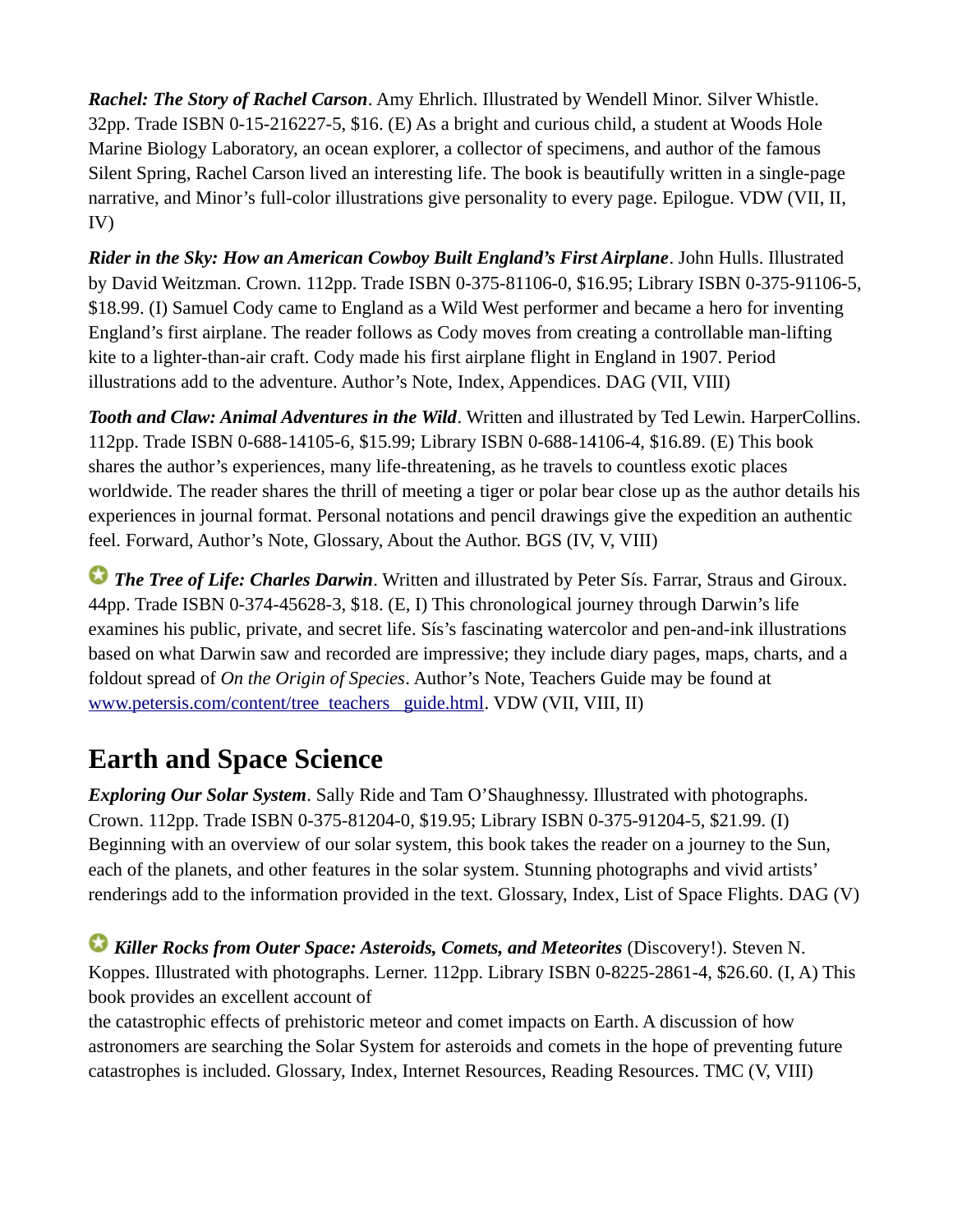*The Moon*. Seymour Simon. Illustrated with photographs. Simon and Schuster. 32pp. Trade ISBN 0- 689-83563-9, \$17.95. (E) An exciting introduction to Earth's nearest neighbor, The Moon features wonderful color photography and very informative text. The book starts by outlining the work of early scientists and takes the reader through the Moon explorations of Apollo astronauts. TMC (V, VIII)

*Probing Volcanoes* (Science on the Edge). Laurie Lindop. Illustrated with photographs and diagrams. Twenty-First Century Books/Millbrook. 80pp. Library ISBN 0-7613-2700-2, \$26.60. (I) This book provides a captivating account of the scientists who venture into volcanic craters to learn the secrets of volcanoes. Readers get an excellent glimpse into the rewarding and exciting careers of geologists and geochemists. Glossary, Index, Internet Resources. TMC (V, II, VII)

## **Environment and Ecology**

*Arctic Lights, Arctic Nights*. Debbie S. Miller. Illustrated by Jon Van Zyle. Walker and Company. 32pp. Trade ISBN 0-8027-8856-4, \$16.95; Library ISBN 0-8027-8857-2, \$17.85. (E) Alaska is the "Land of the Midnight Sun." This beautiful and intriguing book portrays arctic



*Figure 2: From Probing Volcanoes by Laurie Lindop. Copyright © 2003. Reprinted with permission of The Millbrook Press. All rights reserved.*

animals and weather throughout the changing seasons. Each two-page spread features a different time of year, complete with the total number of sunlight hours and average daily temperatures. Author's Note, Glossary. BGS (V, IV, VII)

 *The Case of the Monkeys That Fell from the Trees: And Other Mysteries in Tropical Nature*. Written and illustrated by Susan E. Quinlan. Boyds Mills. 172pp. Trade ISBN 1-56397-902-0, \$15.95. (I) This book contains a selection of ecological mysteries set in the tropical forests. From deadly frogs to falling monkeys, unusual occurrences in nature prompt scientists to find out why they happen. The author succeeds in conveying the scientists' thought processes as they ask questions and design investigations that reveal the surprising answers to each mystery. This book is an excellent model for portraying scientific inquiry. Index, Selected References. CBR (IV, II, VII)

*Horseshoe Crabs and Shorebirds: The Story of a Food Web*. Victoria Crenson. Illustrated by Annie Cannon. Cavendish. 32pp. Trade ISBN 0-7614-5115-3, \$16.95. (E) Fabulous watercolors illustrate the predator-prey relationships described in this absorbing food web story. The author's effective word choices enhance the tale of the horseshoe crabs' cyclical journey from the depths of Delaware Bay to the sandy beaches and back as part of the crab life cycle. TH (IV)

Jackie's Wild Seattle. Will Hobbs. HarperCollins. 192pp. Trade ISBN 0-688-17474-4, \$15.99; Library ISBN 0-06-051631-3, \$16.89. Paper ed. (F). (I, A) This is a lively story about a teenage girl and her younger brother who spend a summer living in Seattle with their uncle who works in an animal shelter. The book illustrates the many trials they have to go through on a daily basis to keep the animal shelter open. Author's Notes. LEO (II, IV, VII)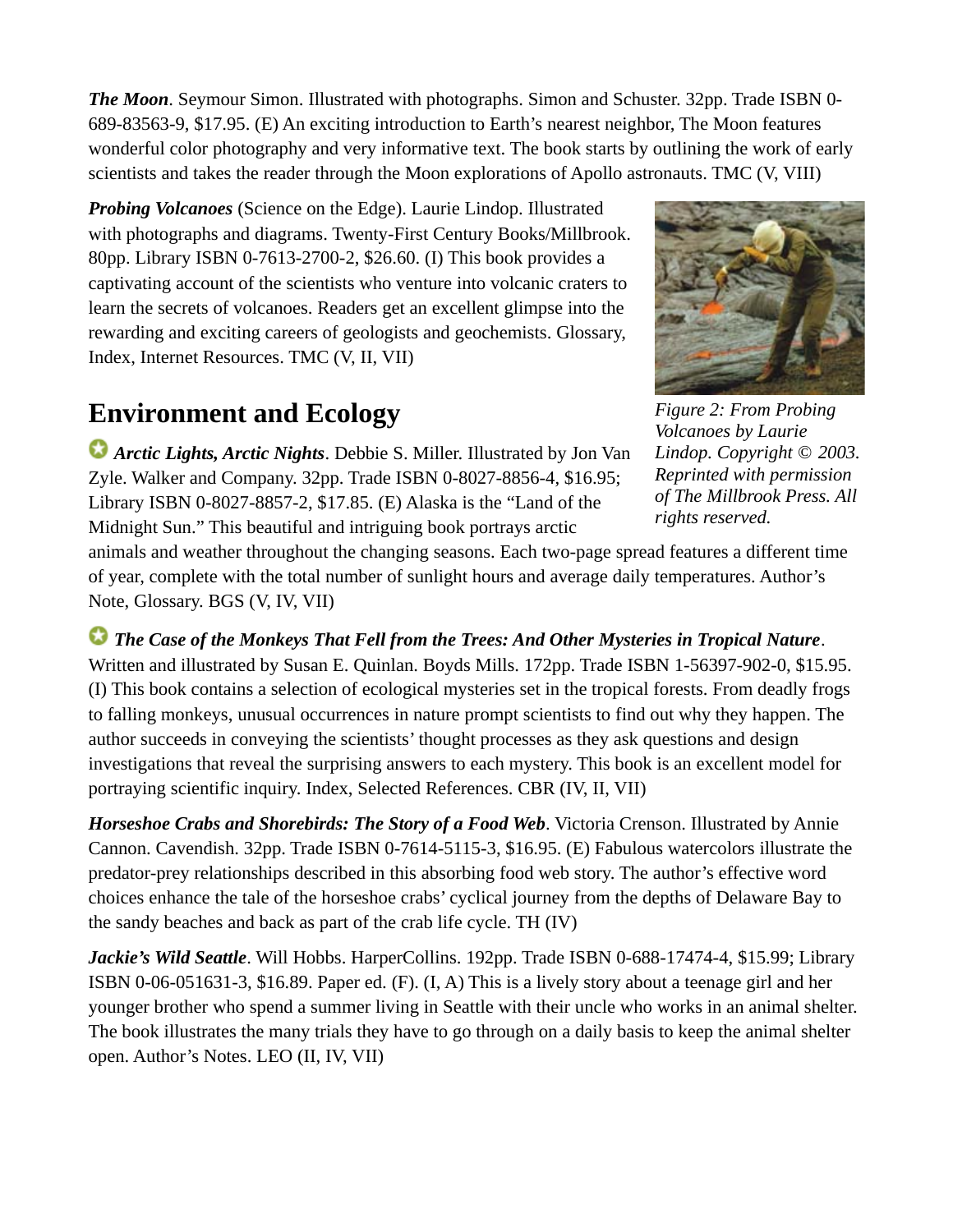*On the Way to the Beach.* Written and illustrated by Henry Cole. Greenwillow. 32pp. Trade ISBN 0-688-17515-5, \$15.99. (P) Gorgeous illustrations and a unique layout encourage the reader to make observations in a forest, at the edge of a salt marsh, on sand dunes, and on the beach. This transect approach provides an interesting perspective. Fold-out pages list the ecosystem inhabitants, and the reader can search the illustration for each plant, animal, or item. Picture keys at the back of the book allow the reader to identify the ecosystem inhabitants. TH (IV, II)



*Figure 3: Jacket art © 2003 by Henry Cole for On the Way to the Beach by Henry Cole*

*Saving Birds: Heroes Around the World*. Pete Salmansohn and Stephen W. Kress. Illustrated with photographs. Tilbury House. 40pp. Trade ISBN 0- 88448-237-5, \$16.95. (E, I) This book features fascinating stories of six bird

species that were saved from extinction. These success stories required collaboration between naturalists, locals, and community leaders. An emphasis is placed on how knowledge of local customs, differing ideologies, and local economic issues were necessary for problem resolution. Human-interest photographs illustrate the impact of society on science. Resources, Internet Resources. BBB (IV, VII, II)

*Uluru: Australia's Aboriginal Heart*. Caroline Arnold. Illustrated by Arthur Arnold. Clarion. 64pp. Trade ISBN 0-618-18181-4, \$16. (A) This is an integrated and respectful treatment of one of the world's most interesting and revered geological formations. Interweaving native lore with geology, ecology, and the social sciences, this book is a compelling portrayal of how a monolithic natural feature can evoke mystical and emotional responses from aboriginal people and international visitors alike. Author's Note, Glossary and Pronunciation Guide, Index. DW (VII, V, IV)

*The Woods Scientist* (Scientists in the Field). Stephen R. Swinburne. Illustrated with photographs by Susan C. Morse. Houghton Mifflin. 48pp. Trade ISBN 0-618-04602-X, \$16. (I, E) This profile of naturalist and forester Sue Morse describes how she uses tracks and traces to interpret wildlife behavior. Superb photographs enhance the text. Concepts such as ecological "corridors," plant and animal succession, and environmental health indicators are explained. The narrative describes the importance of critical inquiry in preserving ecosystems. Author's Challenges, Bibliography, Websites, Glossary, Index. BBB (IV, VII, II)

### **Life Science**

*101 Questions About Sex and Sexuality: With Answers for the Curious, Cautious, and Confused*. Faith Hickman Brynie. Illustrated by Sharon Lane Holm. Twenty-First Century Books/Millbrook. 176pp. Library ISBN 0-7613-2310-4, \$27.90. (I, A) Written in a question-answer format, this book provides answers to questions and concerns about sex and sexuality that young people are likely to pose. This is an excellent resource for initiating frank discussion and addressing misconceptions and myths about sex and sexuality. Glossary, Author's Notes, Additional Books and Articles, Websites, Chapter Notes. GJB (VII, IV)

*About Arachnids: A Guide for Children*. Cathryn Sill. Illustrated by John Sill. Peachtree. 32pp. Trade ISBN 1-56145-038-3, \$15.95. Paper ed. (F). (P) An excellent introduction to arachnids for young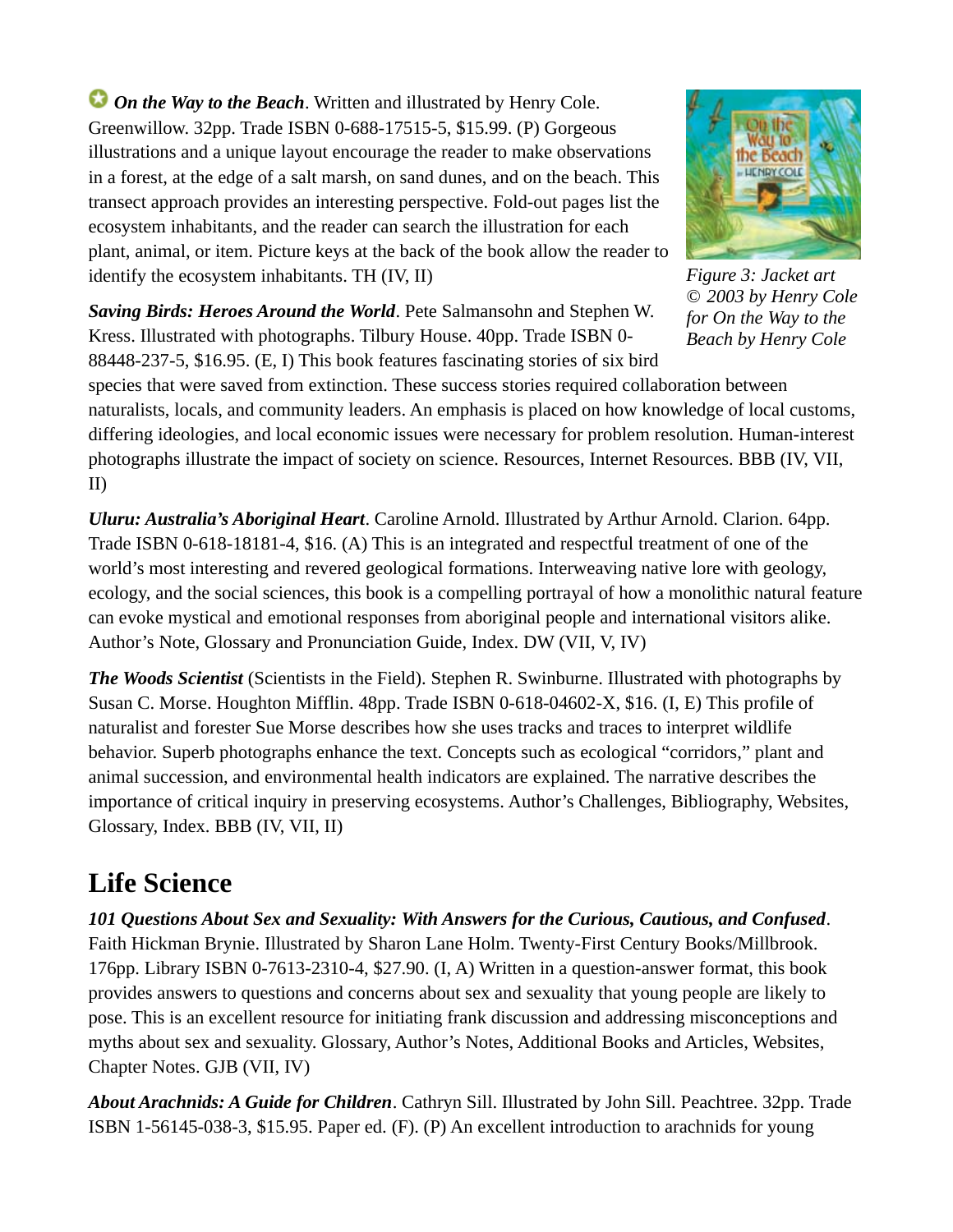children, this book will entrance readers with its beautiful, full-page color plates. The simple text describes the salient features of arachnids, a group that includes spiders, mites, scorpions, and tarantulas. An Afterword provides additional information and descriptions of each color plate. Afterword. LSG (IV)

*An American Plague: The True and Terrifying Story of the Yellow Fever Epidemic of 1793*. Jim Murphy. Illustrated with prints. Clarion. 176pp. Trade ISBN 0-395-77608-2, \$17. (I) This book describes the yellow fever epidemic of 1793 in Philadelphia, Pennsylvania. The author weaves pertinent information about the chronological, social, and medical history of the epidemic with a vivid description of the controversy among doctors over the cause of the disease and appropriate care of patients. The use of newspaper articles and citations as primary documentation enhances this book's portrayal of medical practice in the late 1700s. Index. CBR (IV, VII, VIII)

*Amphibians, Reptiles, and their Conservation.* Written and illustrated with photographs and drawings by Marty Crump. Linnet Books. 149pp. Trade ISBN 0-208-02511-1, \$25. (A) A great introduction to the field of herpetology for advanced readers, this accurate and timely resource explains the basics of amphibians and reptiles, with an emphasis on the plight of these two classes of animals. Examining the decline of herpetofauna worldwide, the author explores various reasons for the decline of reptile and amphibian populations worldwide and provides hopeful, practical suggestions for their conservation. Acknowledgements, Bibliography, Glossary, Index, Book Resources List, Websites, Conser-vation Organizations List. DW (VII, IV, VIII)

*Antarctic Ice*. Jim Mastro and Norbert Wu. Illustrated with photographs by Norbert Wu. Henry Holt. 32pp. Trade ISBN 0-8050-6517-2, \$16.95. (P) Beautiful photographs illustrate this description of life, both above and below the Antarctic ice, during the short Antarctic summer. Of significance is the focus on Antarctic food webs and the importance of phytoplankton and algae, which enhances the traditional description of seals, whales, and penguins. The content may be suitable for lower elementary grades as well as upper primary. LSG (IV)

*Brilliant Bees*. Linda Glaser. Illustrated by Gay W. Holland. Millbrook. 32pp. Library ISBN 0-7613- 2670-7, \$22.90; Paperback ISBN 0-7613-1943-3, \$8.95. (P) The importance of bees to the ecosystem is highlighted in this delightful and beautifully illustrated book that describes the pollination process, hive structure and social order, methods of communication, and life cycle of the honeybee. Young children will enjoy the simple and informative text. Author's Note, FAQ and Answers. LSG (IV)

*Ebola Virus* (Diseases and People). Edward Willett. Illustrated with photographs. Enslow. 112pp. Library ISBN 0-7660-1595-5, \$20.95. (A) This book provides the history, diagnosis, treatments, social implications, and prevention of the deadly Ebola virus. Written in readable chapters with some graphic detail and duplication, the author tells the tale of this fascinating but devastating virus. Includes information from Michael Preston's popular book, The Hot Zone. Africa Map, Questions/Answers, Timeline, Glossary, More Info, Chapter Notes, Further Reading, Internet Addresses, Index. DTC (IV, VIII, VI)

*Eyes and Ears*. Seymour Simon. Illustrated with prints and photographs. HarperCollins. 32pp. Trade ISBN 0-688-15303-8, \$15.99; Library ISBN 0-688-15304-6, \$16.89. Paper ed. (F). (E) Powerful photographs and informative illustrations enhance written descriptions of how the eyes and ears work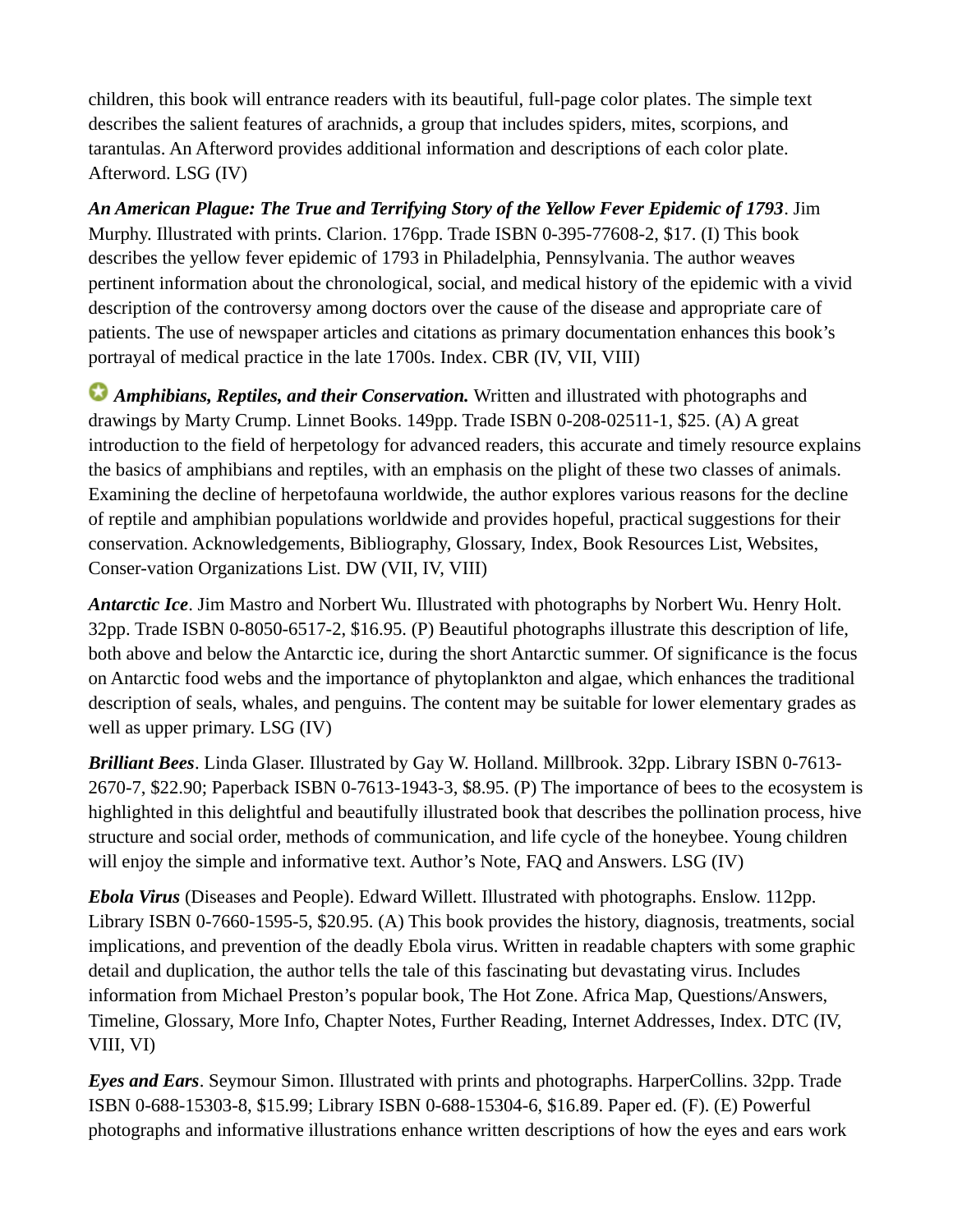to sense the surrounding world, contribute to the sense of balance, and send messages to the brain. The book also includes a brief discussion of optical illusions and deficiencies in seeing and hearing. TH (III, IV)

*Fabulous Fluttering Tropical Butterflies*. Dorothy Hinshaw Patent. Illustrated by Kendahl Jan Jubb. Walker and Company. 32pp. Trade ISBN 0-8027-8838-6, \$16.95; Library ISBN 0-8027-8839-4, \$17.85. (E) Exotic, little-known tropical butterflies are introduced to young readers though bright illustrations and interesting facts. The descriptions of the largest and most poisonous butterflies in the world are fascinating. A butterfly identification key and map are printed on the book's endpapers. BGS (IV)

*Genes and DNA* (Kingfisher Knowledge). Richard Walker. Illustrated with prints and photographs. Kingfisher. 64pp. Trade ISBN 0-7534-5621-4, \$11.95. (I) This resource book covers three major topics: genes and inheritance; DNA, the molecule of life; and genetic technology. Written encyclopedia style, the text is enhanced with beautiful, full-color illustrations and photographs. The figures and graphics will help intermediate readers fully understand the complex concepts of DNA and genetics. Glossary, Index, Websites, Further Reading, Career Paths, Places to Visit. DTC (IV, VI)

 *Obsessive-Compulsive Disorder* (Twenty-First Century Medical Library). Bruce M. Hyman and Cherry Pedrick. Twenty-First Century/Millbrook. 112pp. Library ISBN 0-7613-2758-4, \$26.90. (A) This succinct but informative book discusses obsessive-compulsive disorder, commonly referred to as OCD. It examines the symptoms and manifestations of OCD and describes how it is controlled and treated. Most interestingly, the authors describe what it is like to live with the disorder. Glossary, Resources, Websites, Further Readings, Index. LEO (VII, VIII)

*Organ and Tissue Transplants: Medical Miracles and Challenges* (Issues in Focus). Marilyn McClellan. Illustrated with photographs. Enslow. 128pp. Library ISBN 0-7660-1943-8, \$20.95. (A) Ironically, the miracle of life-saving organ and tissue transplants is usually only possible through the tragedy of death. Human emotions and decisions are integrated throughout this thoughtful discussion of the medical advancements that have improved and extended the quality of lives through organ and tissue transplants. Chapter Notes, Glossary, Organizations, Further Reading, Internet Addresses, Index. GJB (IV, VI, VII, VIII)

*Plants on the Trail with Lewis and Clark*. Dorothy Hinshaw Patent. Illustrated with photographs by William Muñoz. Clarion. 104pp. Trade ISBN 0-618-06776-0, \$18. (I) This book describes how Lewis and Clark painstakingly observed, collected, and catalogued previously unknown plant life as they made their journey across the western United States. This book is an excellent companion to a previous book by this author, Animals on the Trail with Lewis and Clark. Although the Lewis and Clark expedition took place nearly 100 years ago, this book helps readers recognize the enduring scientific importance of their journey. Author's Note, Table, Index. CBR (IV, VIII, VII)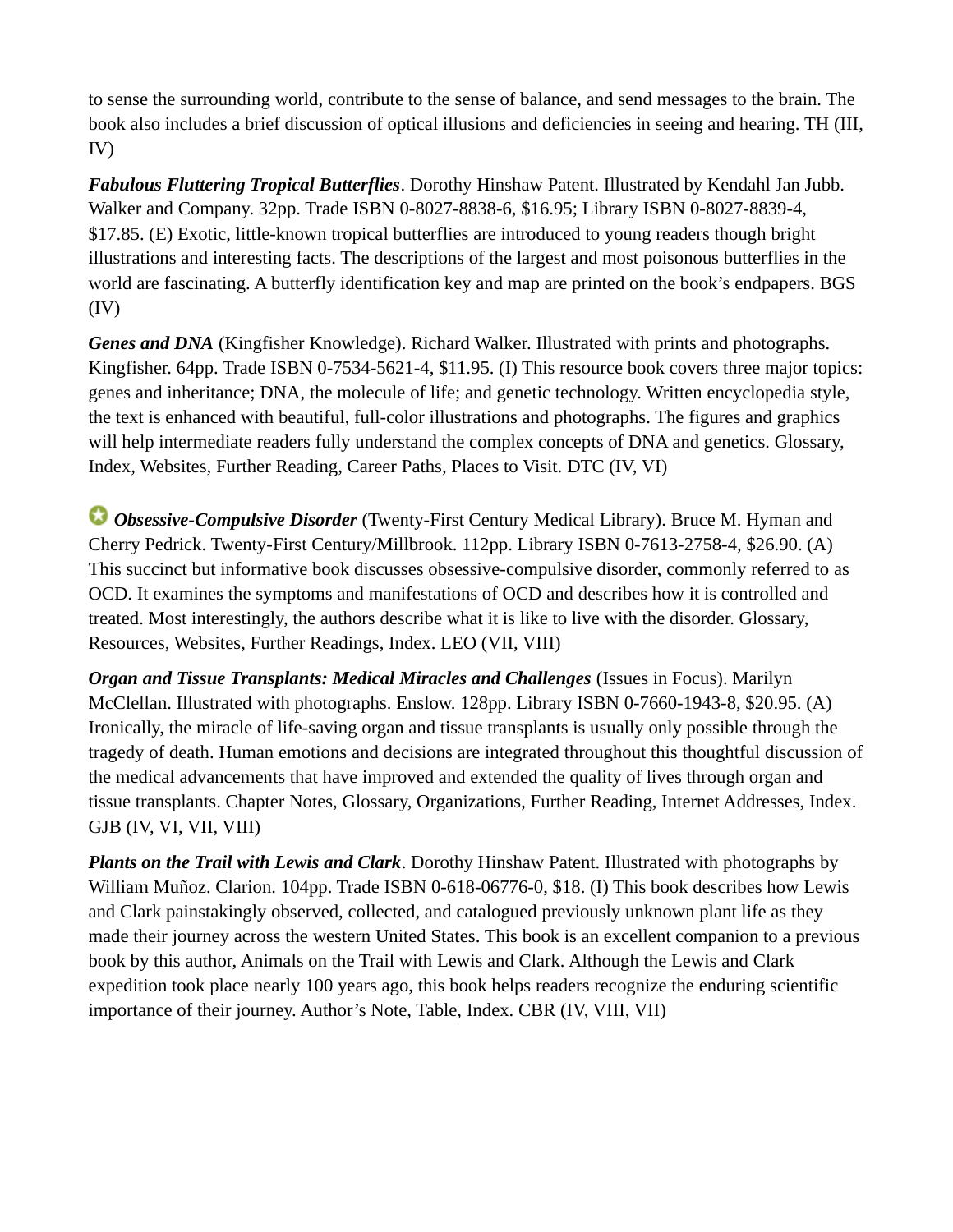*Sea Horses* (Early Bird Nature). Sally M. Walker. Illustrated with photographs. Lerner. 48pp. Library ISBN 0-8225-3051-1, \$23.93. (E) Beautiful photographs depict several species of sea horses in their natural environments. The reader will learn how the characteristics and behaviors of these fascinating fish help them survive and meet their basic needs. The book concludes with a discussion of how people can help protect sea horses and how sea horses help people. Table of Contents, Note to Adults, Glossary, Index. GJB (IV, VII)

*Snake Pits, Talking Cures, and Magic Bullets: A History of Mental Illness*. Deborah Kent. Twenty-First Century Books/Millbrook. 160pp. Library ISBN 0-7613-2704-5, \$26.90. (A) This history of mental illness vividly describes how mentally ill people have been treated throughout history. Myths about mental illness that have been passed down through generations are included. The book relates the progress that has been



*Figure 4: From Sea Horses by Sally M. Walker. Text copyright © 2004 by Sally M. Walker. Used by permission of the publisher, Lerner Publications Company, a division of Lerner Publishing Group. All rights reserved.*

made in treating mental illness during the last two centuries. Author's Notes, General References, Online Resources, Chronology, Glossary, Index. LEO (VII, VIII)

*Starting Life Butterfly*. Claire Llewellyn. Illustrated by Simon Mendez. NorthWord. 32pp. Trade ISBN 1-55971-868-4, \$16.95. (P, E) A beautifully illustrated and detailed book about the life cycle of a monarch butterfly, *Starting Life Butterfly* also covers the topics of migration, predation, and ecosystems. The book is accurate in content but includes variations of typical egg-laying patterns for monarchs. Additionally, when the butterfly comes out of the chrysalis, the author refers to the butterfly as being "tired," which is debatable. Regardless, this book will serve as a wonderful resource for children to learn about monarch butterflies. The book uses a unique disclosure page style that features two types of text. The main text is written at a primary level, but supplemental information on each page allows for much broader readability. Glossary, Index, Life Cycle Diagram. DTC (IV, I)

 *Spinning Spiders* (Let's-Read-and-Find-Out Science Books). Melvin Berger. Illustrated by S.D. Schindler. HarperCollins. 40pp. Trade ISBN 0-06-028696-2, \$15.99; Library ISBN 0-06-028697-0, \$16.89; Paperback ISBN 0-06-445207-7, \$4.99. (P) This book describes several species of spiders and shows how different kinds of webs help spiders capture, secure, or store their prey. Readers learn how spiders produce silk for building their webs, how spiders that don't spin webs catch their prey, and why spiders are important. Activity, Websites. GJB (IV)

## **Physical Science**

*Dyes: From Sea Snails to Synthetics* (Material World). Ruth G. Kassinger. Illustrated with photographs, diagrams, and maps. Twenty-First Century Books/Millbrook. 80pp. Library ISBN 0-7613- 2112-8, \$25.90. (I) This book traces the historical and social significance of dyes. The author discusses the science of color, differences between natural and synthetic dyes, and various manufacturing techniques for dyeing textiles. This book would be a great tool for integrating science and social studies topics. Timeline, Glossary, Index. CBR (III, VIII, VI)

Technology and Engineering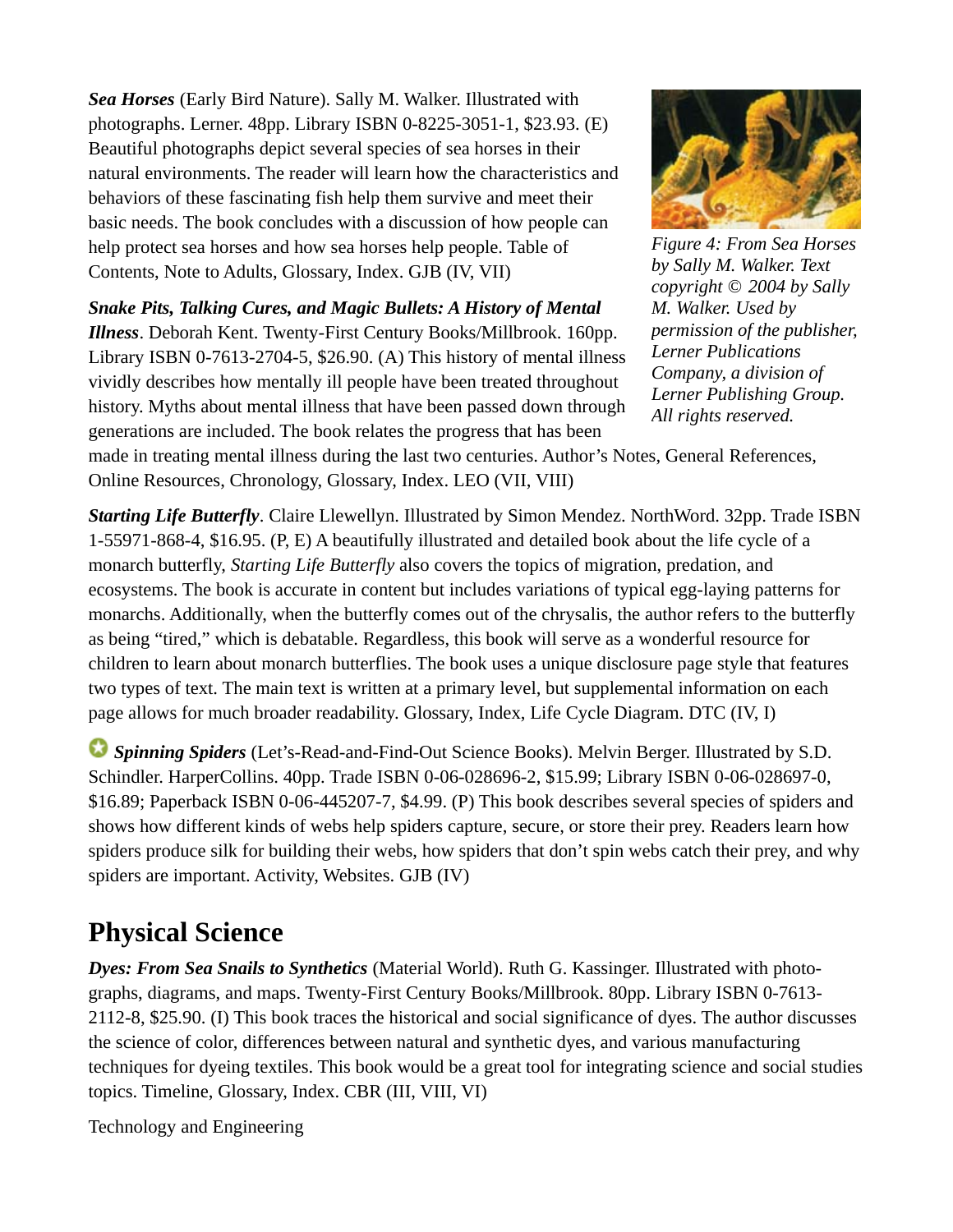*Eureka! Great Inventions and How They Happened*. Richard Platt. Illustrated with prints and photographs. Kingfisher. 96pp. Trade ISBN 0-7534-5580-3, \$18.95. (E) This excellent resource for inventions and technology features photographs mixed with well done artists' interpretations. The stories of how some of the greatest inventions in the world, including nylon, the safety elevator, and the microwave oven, will captivate as well as inspire. Readers will learn how some inventions evolve through years of trial and error and some are the product of serendipity. Small biographical sketches are provided for each inventor. Foreword, Intr-duction, Chronology of Inventors, Glossary, Index. BGS (VIII, VI, II)

*The Incredible Record-Setting Deep-Sea Dive of the Bathyspher*e (Incredible Deep-Sea Adventures). Brad Matsen. Illustrated with photographs. Enslow. 48pp. Library ISBN 0-7660-2188-2, \$18.95. (I) This captivating tale about the marvelous journey of two men who dared to explore the deep sea includes descriptions of the technological challenges they had to overcome as well as the incredible sights seen from the bathysphere. Interesting diagrams, maps, and historical photos help document this inspirational story. Bibliography by Chapter, Glossary, Index. TH (VIII, VI, II)

**The Wondrous Whirligig: The Wright Brothers First Flying Machine**. Written and illustrated by Andrew Glass. Holiday House. 32pp. Trade ISBN 0-8234-1717-4, \$16.95. (P) Young Orville and Wilbur Wright demonstrate ingenuity in the modification of a flying toy. Attributes necessary for inventors, such as curiosity, determination, and enthusiasm, are delightfully developed in both text and illustrations. Great for problem solving and design technology. Author's Note. BBB (VI, II)

### **About the Annotations**



In addition to standard publishing information, the annotations indicate the following:

- 1. Titles marked with  $\bullet$  are Selectors' Choices—books that individual panel members responded to with particular enthusiasm.
- 2. International Standard Book Numbers (ISBN) are included for all available editions (trade, library, and paperback).
- 3. The prices are current as of January 2005.
- 4. The notation Paper ed. (F) indicates that a paperback edition is forthcoming and whether the publisher is different from the hardcover edition.
- 5. Reading levels  $[P = Primary (K-2); E = Elementary (3-5); I = Intermediate (6-8); A =$ Advanced (9–12)] are provided by the reviewers. They are intended as guidelines and are not meant to limit the potential use of titles.
- 6. The reviewer's initials follow each description (see [Members of the Book Selection Panel](https://old.nsta.org/publications/ostb/ostb2004.aspx#panel)).
- 7. The most relevant National Science Content Standards are indicated by Roman numerals (see below).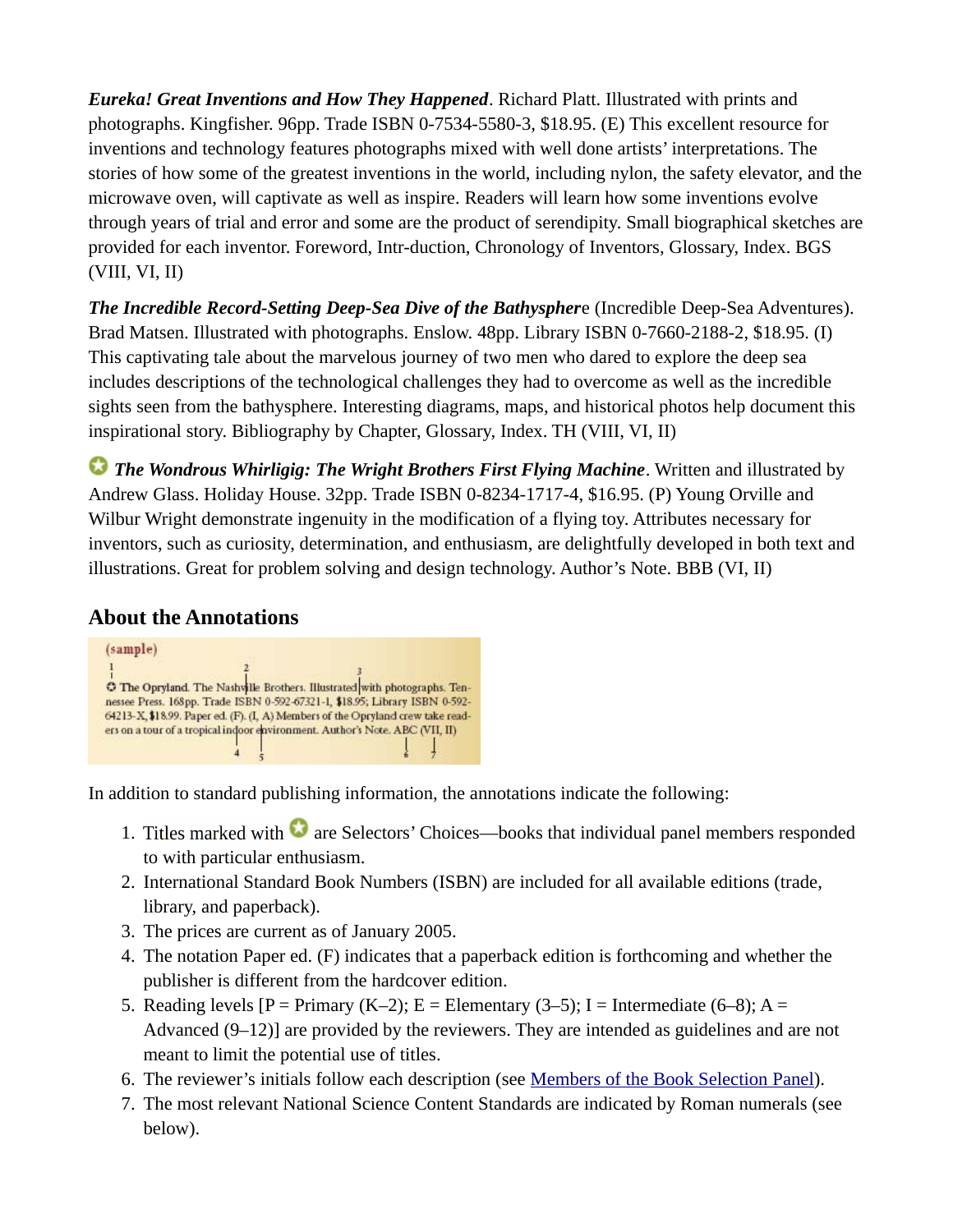#### **National Science Content Standards**

I Unifying Concepts and Processes II Science as Inquiry III Physical Science IV Life Science V Earth and Space Science VI Science and Technology VII Science in Personal and Social Perspectives VIII History and Nature of Science

### **Members of the Book Selection Panel**

#### **Timothy Cooney** (TMC)

Chairperson Professor, Earth Science and Science Education University of Northern Iowa Cedar Falls, Iowa

#### **Bonnie Barr** (BBB)

Professor, Science Education (retired) Cortland, New YorkGloria Bolton (GJB) Instructional Supervisor Shelby County Schools Memphis, Tennessee

#### **David Crowther** (DTC)

Associate Professor, Science Education University of Nevada, Reno Reno, Nevada

#### **David Gillam** (DAG)

Elementary Science Support Teacher Anchorage (Alaska) School District Anchorage, Alaska

#### **Trisha Herminghaus** (TH)

Elementary Science Support Anchorage (Alaska) School District Anchorage, Alaska

#### **Larry Olsen** (LEO) Science Teacher

Apopka High School Apopka, Florida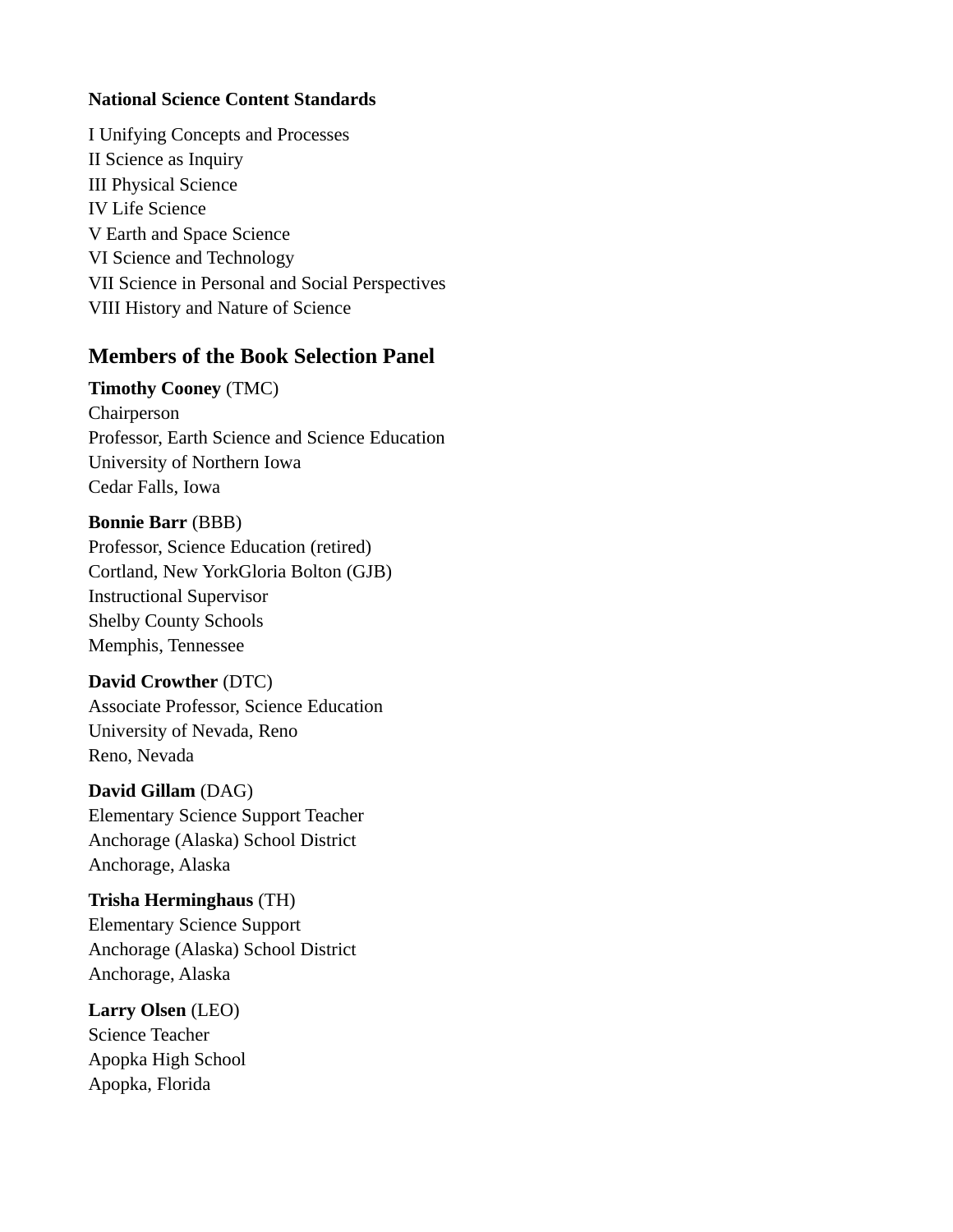#### **Cynthia Roepcke** (CBR)

Science Curriculum Coordinator Pickerington Local Schools Pickerington, Ohio

### **Linda Schoen Giddings** (LSG)

Science Consultant South Carolina Department of Education Columbia, South Carolina

#### **Brenda Shackleford** (BGS)

Assistant Principal Elizabeth Elementary School Shelby, North Carolina

### **Vickie Weiss** (VDW)

Multiage Teacher City School Grand Blanc, Michigan

#### **David Wojnowski** (DW)

Ph.D. Graduate Student, Curriculum & Instruction, Science Education Kent State University Kent, Ohio

### **About the Books and the Selection Process**

The books that appear in this annotated bibliography were selected as Outstanding Science Trade Books published in 2003. They are intended primarily for kindergarten through twelfth grade. They were selected by members of a book review panel appointed by the National Science Teachers Association (NSTA) and assembled in cooperation with the Children's Book Council (CBC). NSTA and CBC have cooperated on this bibliographic project since 1973.

The panel looks at both content and presentation. Selection is based generally on the following criteria:

- The book has substantial science content;
- Information is clear, accurate, and up to date;
- Theories and facts are clearly distinguished;
- Facts are not oversimplified to the point where the information is misleading;
- Generalizations are supported by facts and significant facts are not omitted; and
- Books are free of gender, ethnic, and socioeconomic bias.

The panel also uses rigorous selection guidelines relating to the presentation of material, including the following: logical presentation and a clear sequence of ideas; appropriate content level for the intended audience; compatible text and illustrations; illustrations that are accurate representations in size, color, and scale; appropriate trim size and format of the book for the subject and audience; and well organized